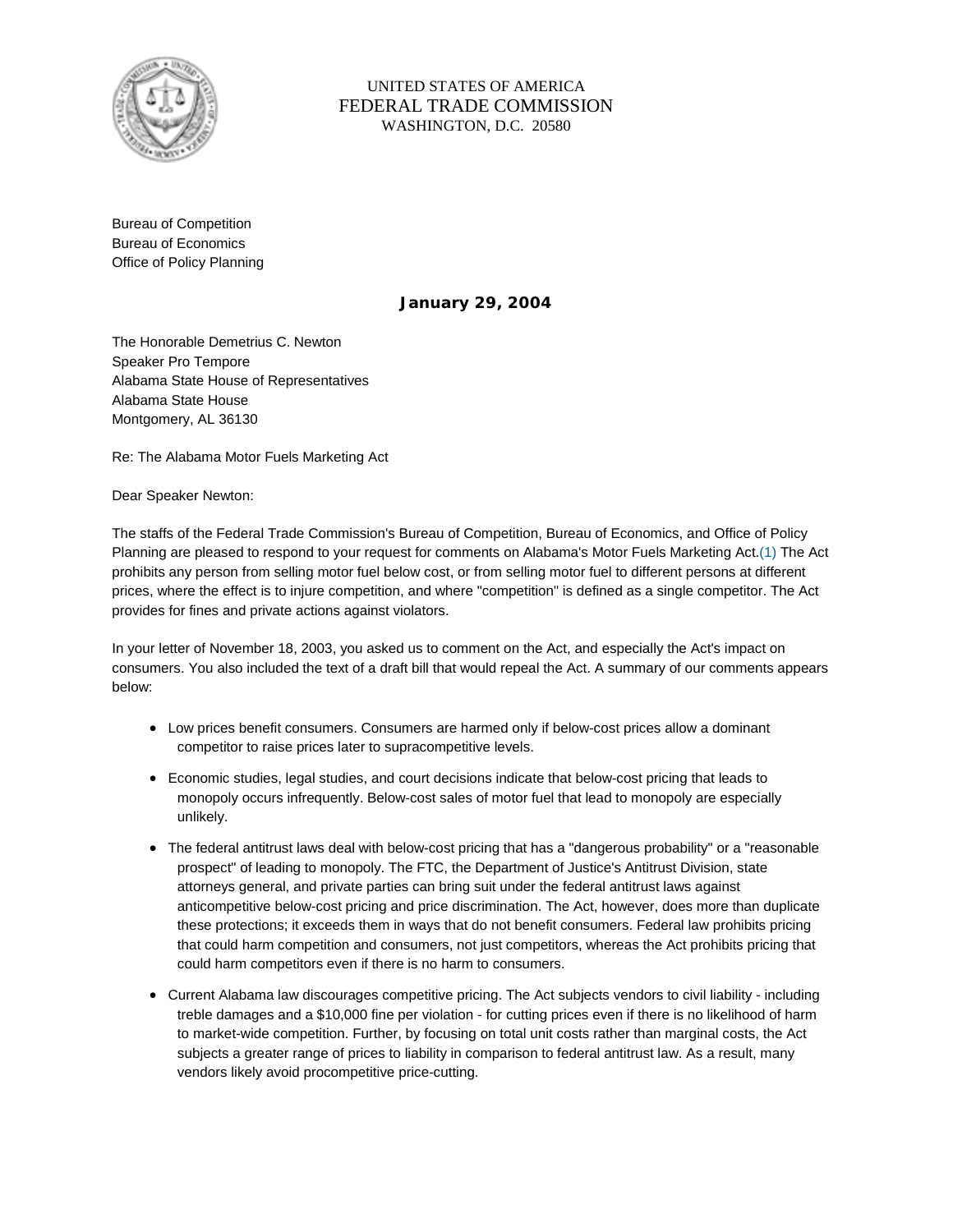For these reasons, we believe that the Act likely harms consumers and restricts competition. Moreover, the Act is unnecessary because the federal antitrust laws already protect against anticompetitive predatory pricing and price discrimination.

### **Interest and Experience of the Federal Trade Commission**

The FTC is charged by statute with preventing unfair methods of competition and unfair or deceptive acts or practices in or affecting commerce.(2) Under this statutory mandate, the Commission seeks to identify business practices that impede competition or increase costs without offering countervailing benefits to consumers. In particular, Commission staff have often assessed the competitive impact of regulations and business practices in the petroleum industry. In recent years, the Commission has investigated, among others, the mergers of several diversified energy companies: Chevron and Texaco; Exxon and Mobil; BP and Amoco; petroleum refiners Valero Energy and Ultramar Diamond Shamrock; and the combination of the refining and marketing businesses of Shell, Texaco, and Star Enterprises.(3)

The Commission and its staff have also investigated, conducted workshops, and commented on proposed regulations regarding motor fuel pricing. In 2001, the Commission completed investigations of spikes in reformulated gasoline prices in several Midwestern states,(4) and of gasoline price increases in West Coast markets.(5) In the last two years, the Commission held two public conferences to examine factors that affect prices of refined petroleum products in the United States.(6) Commission staff also filed public comments with the Environmental Protection Agency concerning "boutique fuel" regulations.(7) On many occasions, Commission staff has offered comments on proposed state laws covering various aspects of gasoline sales, including laws that would ban sales of motor fuel below cost.(8)

## **Analysis of Alabama's Motor Fuels Marketing Act**

The AMFMA prohibits vendors from selling motor fuel below cost or engaging in price discrimination with respect to motor fuel sales:

It shall be unlawful for any person . . . to sell or offer to sell motor fuel below cost *or* to sell or offer to sell it at a price lower than the seller charges other persons on the same day and on the same level of distribution, within the same market area, where the effect is to injure competition.(9)

The Act defines "cost" to include the lesser of "the invoice or replacement cost of the motor fuel . . . less all trade discounts except customary discounts for cash," plus applicable taxes and fees and "the cost of doing business."(10) The cost of motor fuel is defined as the lower of "(i) the invoice cost of the motor fuel . . . or (ii) the lowest replacement cost of motor fuel . . . within five days prior to the date of sale, in the quantity last purchased."(11) The Act defines the "cost of doing business" as including the following components:

labor (including salaries of executives and officers), rent (which rent must be no less than fair market value based on current use), interest on borrowed capital, depreciation, selling cost, maintenance of equipment, transportation or freight cost, losses due to breakage or damage; credit card fees, or other charges; credit losses, all types of licenses, taxes, insurance, and advertising.(12)

The plain text of the AMFMA and subsequent judicial interpretation make clear that the Act equates injury to "competition" with injury to a single "competitor." For example, the Act defines "competition" to "[i]nclude[] any person who competes with another person in the same market area at the same level of distribution."(13) Likewise, the legislative declaration of intent states that the "sale of motor fuel below cost . . . with the intent of injuring *competitors* or destroying or substantially lessening competition is an unfair and deceptive trade practice."(14) The Supreme Court of Alabama has interpreted the AMFMA such that proof of "a sale below cost and an injurious effect on competition" establishes a *prima facie* case under the Act.(15) And importantly, Alabama's Supreme Court also has held that "injury to a competitor suffices to establish a violation of the AMFMA" because "the legislature specifically defined 'competition' for the purposes of the AMFMA to include *any person who competes*."(16)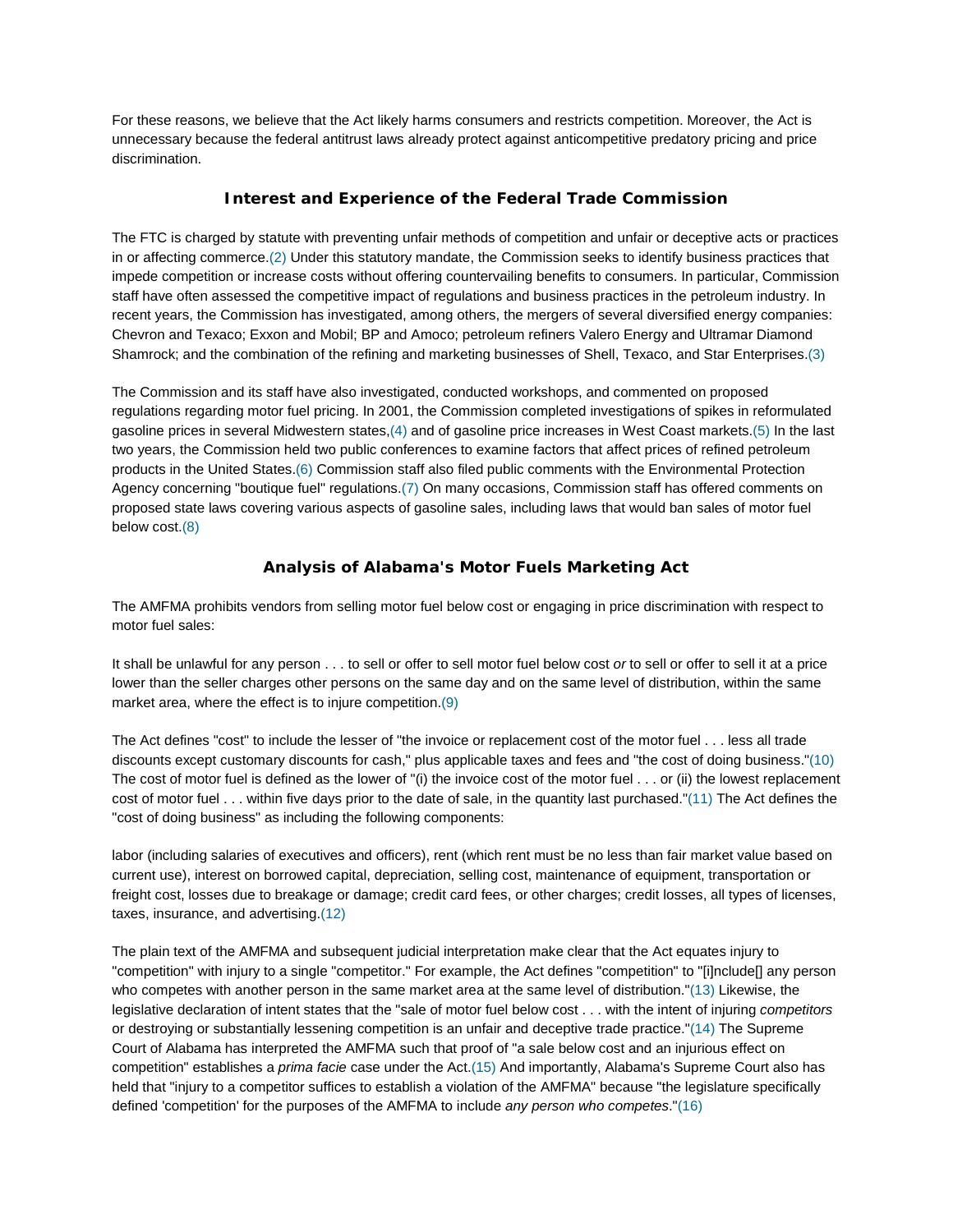The Act includes certain limited exceptions, including ones for clearance sales and meeting the competition.(17) Further, the Act allows differential pricing based on cost differentials.(18)

We believe that, if followed by retailers, the Act is likely to restrict competition and may lead to higher prices for consumers. Unlike federal antitrust law, the Act aims to protect individual competitors, not competition, thereby discouraging procompetitive price-cutting. Moreover, the Act defines "cost" in a way that lacks a firm economic foundation. Again, this definition likely deters firms from cutting prices by subjecting a range of prices that are consistent with vigorous competition to liability under the Act. Finally, we believe that the Act is unnecessary, both because scholarly studies and court decisions indicate that anticompetitive below-cost pricing happens infrequently, and because the federal antitrust laws already prohibit anticompetitive below-cost pricing.

## **I. Legal and scholarly analysis of predatory pricing and price discrimination**

## **A. Federal antitrust law condemns below-cost pricing and price discrimination that harm competition**

#### **i. Antitrust law protects consumers, not competitors**

The federal antitrust laws are fundamental to national economic policy and our free market system. The antitrust laws ensure that markets remain competitive, efficient, and dynamic. Under these laws, both the FTC and the Department of Justice's Antitrust Division may bring enforcement actions against anticompetitive below-cost pricing and price discrimination.(19) The federal government has launched several predatory pricing investigations and predatory unilateral conduct cases during the past several years.(20) The government also has investigated incidences of price discrimination.(21) In addition, private plaintiffs and state attorneys general have the right to bring predatory pricing and price discrimination cases. Under Section 4 of the Clayton Act, any person who has been injured in his business or property as a result of conduct forbidden by the antitrust laws can seek treble damages for that injury.(22) State attorneys general, acting as *parens patriae*, also may bring such actions.

Although below-cost pricing and price discrimination that harm competition are illegal, the United States Supreme Court has cautioned that antitrust law should not prevent procompetitive price-cutting. Congress designed the antitrust laws for "the protection of competition, not competitors," and vigorous competition allows consumers to reap the benefits of lower prices, greater variety, and higher quality goods and services.(23) In several important antitrust decisions, the Court has been absolutely clear that consumer welfare is the linchpin of the antitrust laws, and that as a general matter, low prices are "a boon to consumers."(24) Thus, unless conduct threatens to lead to lower output, higher prices, lower quality, or less variety, it is of no concern to the antitrust laws.(25)

#### **ii. Only below-cost prices can be predatory**

The Supreme Court has directly addressed low-pricing strategies. In *Brooke Group v. Brown & Williamson Tobacco Corp.*, the leading case in this area, the Court expressly held that a defendant does not violate the federal antitrust laws by cutting prices merely because the low prices decrease a competitor's profits. "Low prices benefit consumers regardless of how those prices are set. . . . To hold that the antitrust laws protect competitors from the loss of profits due to such price competition would, in effect, render illegal any decision by a firm to cut prices in order to increase market share."(26) To be unlawful, the low prices must, at a minimum, be predatory. "[S]o long as they are above predatory levels, [low prices] do not threaten competition . . . We have adhered to this principle regardless of the type of antitrust claim involved."(27)

The Court has defined predatory pricing, in turn, as "pricing below an appropriate measure of [the defendant's] cost for the purpose of eliminating competitors in the short run and reducing competition in the long run."(28) Although the Court has not stated what the appropriate measure of cost should be, prominent antitrust scholars and several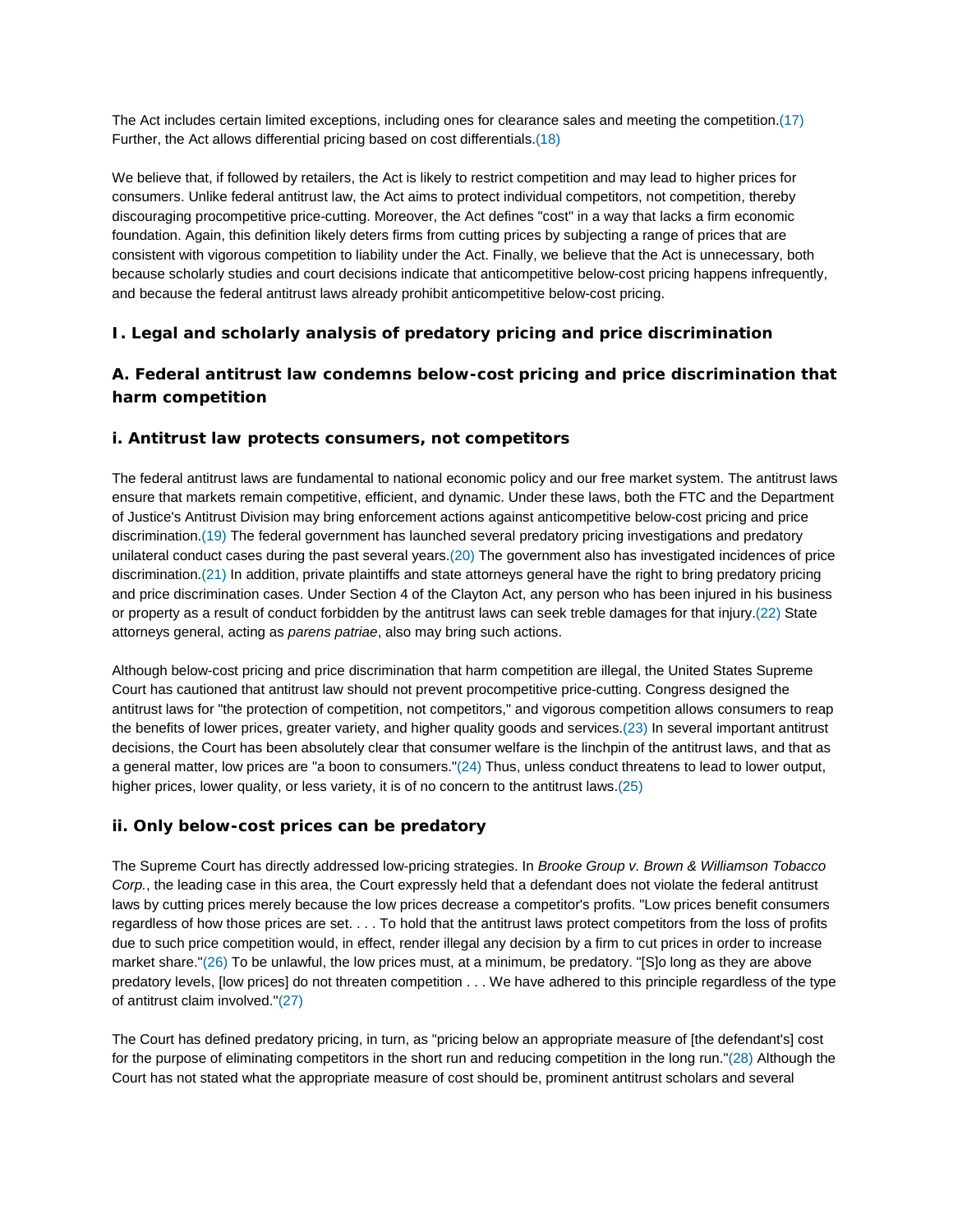federal circuit courts have concluded that the price-cutter's marginal costs, or a close proxy such as average variable costs, should be the yardstick.(29)

## **iii. Below-cost pricing and price discrimination can harm consumers only in limited circumstances**

Below-cost pricing has the potential to injure consumers only if it allows a firm subsequently to engage in sustained supracompetitive pricing. As the Supreme Court has noted in regard to predatory pricing:

[T]he short-run loss is definite, but the long-run gain depends on successfully neutralizing the competition. Moreover, it is not enough simply to achieve monopoly power, as monopoly pricing may breed quick entry by new competitors eager to share in the excess profits. The success of any predatory scheme depends on maintaining monopoly power for long enough both to recoup the predator's losses and to harvest some additional gain.(30)

Thus, even if a below-cost pricing strategy succeeds in temporarily reducing the number of competitors, the pricecutter must keep competitors from returning after it tries to raise prices again: "The second prerequisite to holding a competitor liable under the [federal] antitrust laws for charging low prices is a demonstration that the competitor had a reasonable prospect, or, under § 2 of the Sherman Act, a dangerous probability, of recouping its investment in belowcost prices."(31) Otherwise, the below-cost pricing strategy, which requires that the firm incur losses on every sale, will not succeed. As a practical matter, the recoupment test can be satisfied only when the price-cutter enjoys substantial market power so that it can affect prices through a contraction in its output, and when there are significant barriers to entry and reentry so that the price-cutter's supracompetitive prices will not be undercut by new entrants.(32)

When a firm is unable to recoup its short-run losses later through supracompetitive pricing, consumers enjoy a windfall. And without harm to consumers, an antitrust violation does not occur. "[U]nsuccessful predation is in general a boon to consumers . . . That below-cost pricing may impose painful losses on its target is of no moment to the antitrust laws if competition is not injured."(33)

Like the case of below-cost pricing, the circumstances in which charging different prices to different buyers can harm consumers are very limited. The consumer welfare effects of price discrimination are ambiguous at worst, and often price discrimination can lead to lower average prices.(34) And clearly, whenever a lower price expands output by attracting new customers who otherwise would not have purchased at the higher price, total welfare is increased. Additionally, an upstream supplier generally gains from vigorous downstream competition because lower markups downstream mean more of its product is sold.(35)

# **B. Scholarly studies and court decisions suggest that predatory below-cost pricing happens infrequently**

In recent years, many scholars have studied anticompetitive below-cost pricing. In an exhaustive discussion, Frank Easterbrook, now sitting on the U.S. Court of Appeals for the Seventh Circuit, noted that "[s]tudies of many industries find little evidence of profitable predatory practices in the United States or abroad. These studies are consistent with the result of litigation; courts routinely find that there has been no predation."(36)

Other analyses largely confirm Easterbrook's conclusion. A leading textbook on industrial organization economics notes that "[g]iven all the problems in identifying predatory pricing, it is not surprising that economists and lawyers have found few instances of successful price predation in which rivals are driven out of business and prices then rise. Although predation is frequently alleged in lawsuits, careful examination of these cases indicates that predation in the sense of pricing below cost usually did not occur."(37) Predation sometimes occurs,(38) but not nearly as frequently as claimed.(39)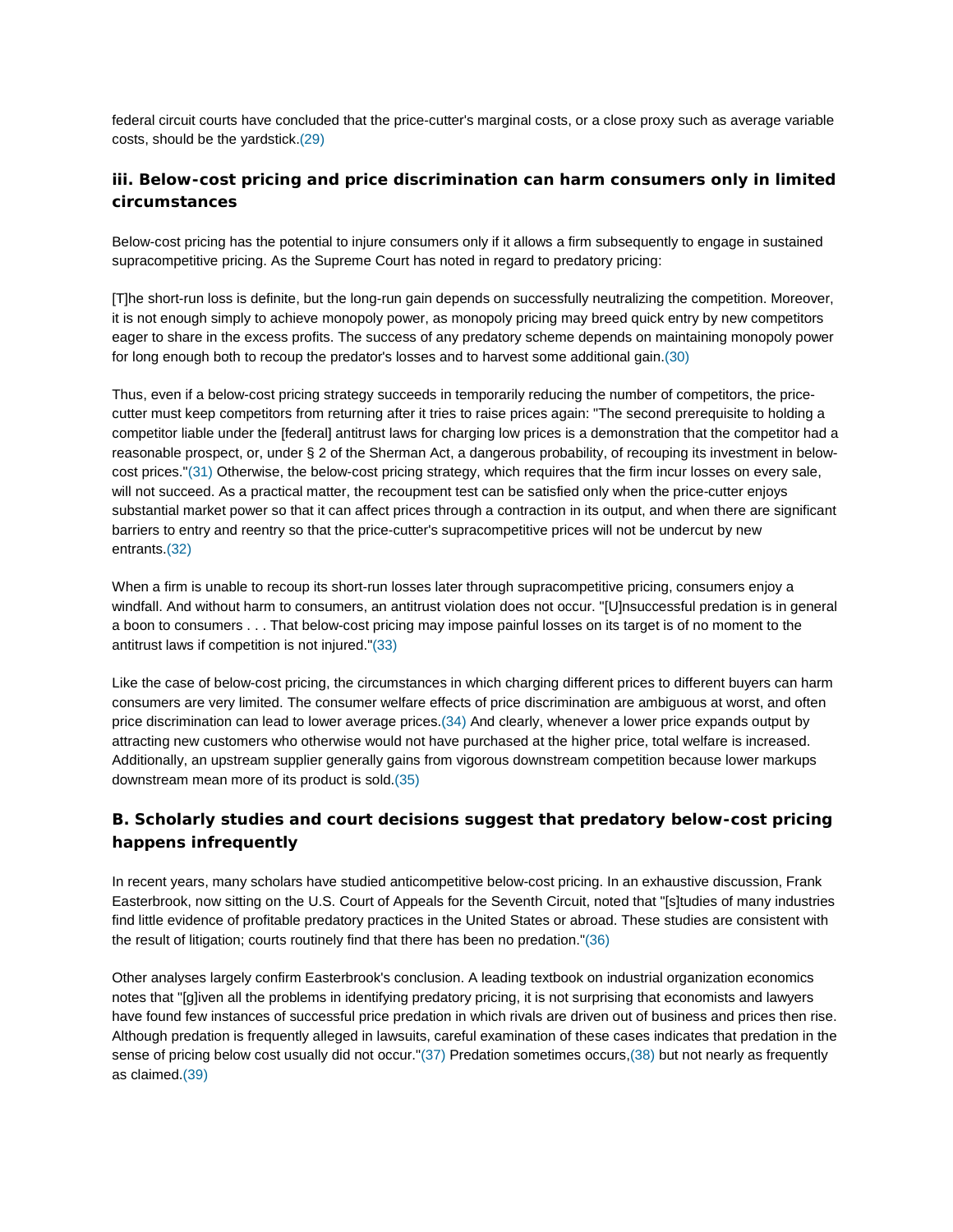The Supreme Court has endorsed this scholarship. Because it is difficult to profit from anticompetitive below-cost pricing, the Supreme Court has observed that "there is a consensus among commentators that predatory pricing schemes are rarely tried, and even more rarely successful."(40) Therefore, the Court has emphasized the need to take great care to distinguish between procompetitive price cutting and anticompetitive predation because "cutting prices in order to increase business often is the very essence of competition . . . ."(41)

# **C. Past studies show that anticompetitive below-cost sales of motor fuel are especially unlikely**

Several studies suggest that anticompetitive below-cost pricing is especially unlikely in gasoline retailing. During the past two decades, many government agencies have investigated laws to prevent anticompetitive below-cost pricing of motor fuel. The issue originally arose in the 1980s, when various parties expressed concern that major oil companies were selling gasoline below cost to drive independent stations out of business. Numerous states considered enacting legislation to ban below-cost pricing of motor fuel. The U.S. Department of Energy (USDOE) comprehensively investigated these allegations.

In 1984, USDOE released a final report to Congress examining whether vertically integrated refiners were "subsidizing" their retail gasoline operations in a way that was predatory or anticompetitive. The study relied on extensive pricing data and internal oil company documents. USDOE found no evidence of predation or anticompetitive subsidization. Instead, the agency concluded that the decline in the overall number of retail outlets and intensified competition among gasoline marketers resulted from decreased consumer demand for gasoline in some areas and a continuing trend toward the use of more efficient, higher-volume retail outlets.(42)

Several states have conducted their own studies. In 1987, Arizona's Joint Legislative Study Committee recommended no new legislation to restrict the pricing of motor fuel in Arizona. "The marketplace for petroleum products is very competitive in Arizona," the Committee concluded. (43) Similarly, in 1986, the Washington State Attorney General studied whether refiners were subsidizing company-owned service stations in an anticompetitive manner. Washington gathered information on the practices of all eight of the major companies in the state for a three-year sample period. The Washington study found that lessee-dealers paid essentially the same prices as company-owned stations more than 99% of the time. (44)

More recently, in 2000, the Commonwealth of Pennsylvania studied a variety of proposals for bills affecting retail gasoline sales in the state. The report extensively analyzed "sales below cost" laws and declined to recommend that Pennsylvania enact one. In fact, the Pennsylvania study raised significant doubts about the theory that gasoline retailers were engaging in anticompetitive below-cost pricing, and it warned that a "sales below cost" law could harm consumers:

Unfortunately, such laws may serve to deter, rather than enhance, competition. The reason for such deterrence is that it may open up firms who engage in low, but non-predatory, pricing to litigation. Seeing the threat of litigation, such firms may change strategy and charge consumers higher prices. (45)

Competitors will, of course, often complain that the competition charges prices that are "too low." Competitors have an incentive to do so if they believe such complaints will lead to legislation that will allow them to charge higher prices. To date, however, no systematic study has produced evidence that predatory pricing is a significant problem in retail gasoline markets.

## **II. The AMFMA likely restricts competition and harms consumers**

To the extent that motor fuel sellers adjust their behavior to comply with the Act, the AMFMA likely restricts competition and leads to higher prices for consumers. First, the Act protects competitors, not competition. Second, the Act defines "cost" in a way that lacks a firm economic foundation and likely discourages procompetitive pricecutting. Finally, we believe that the Act is unnecessary, both because scholarly studies and court decisions indicate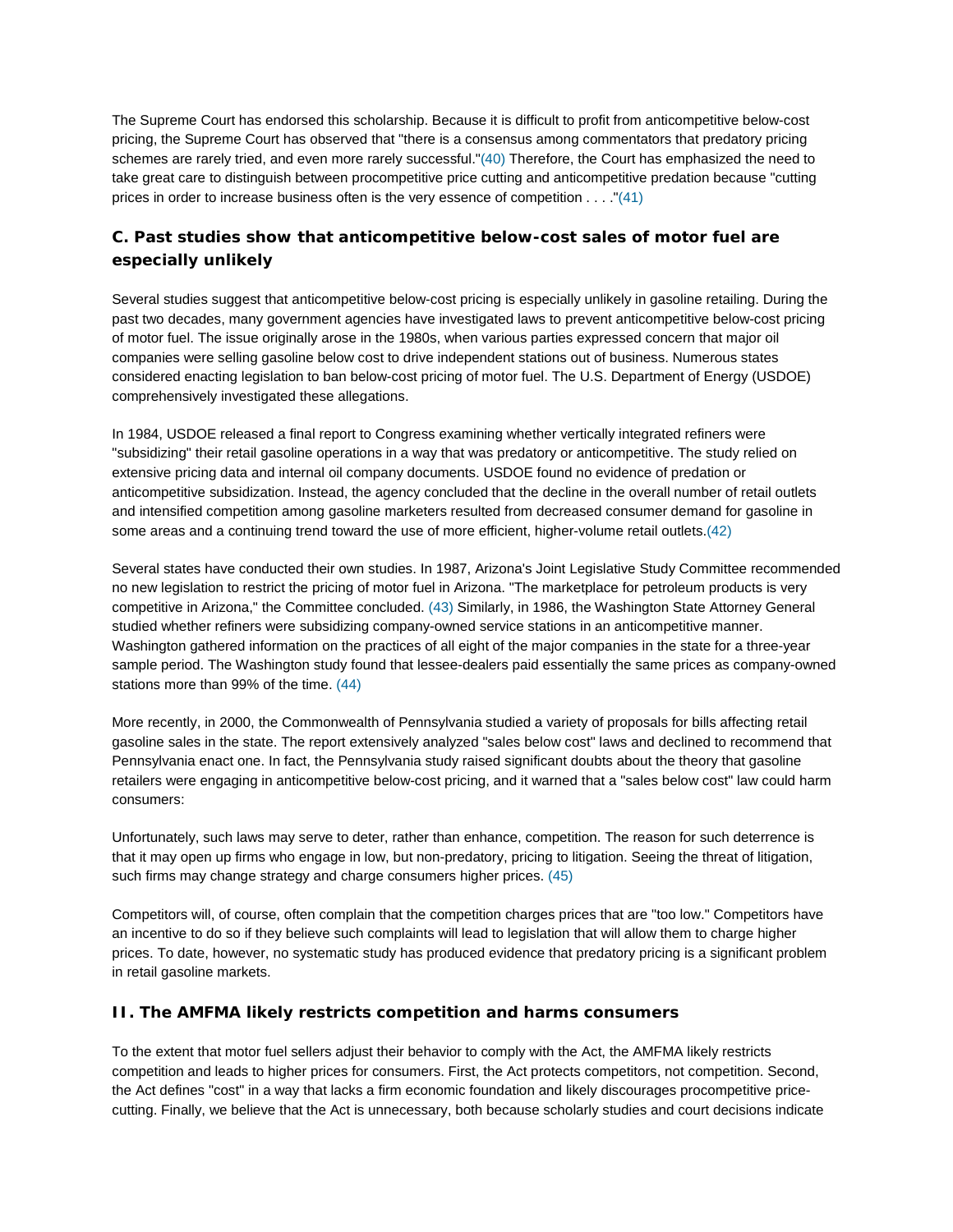that anticompetitive below-cost pricing happens infrequently, and because the federal antitrust laws already prohibit anticompetitive instances of below-cost pricing and price discrimination.

## **A. The Act protects competitors, not competition**

Unlike federal antitrust law, the Act protects competitors, not competition. The plain text of the AMFMA and subsequent judicial interpretation make clear that the Act equates injury to "competition" with injury to a single "competitor." Accordingly, the Act bans all below-statutory-cost sales that take business from a single competitor, even if those sales result in lower prices for consumers, and even where there is no danger that the price-cutter subsequently will recoup its losses by charging higher prices.(46) Following the same interpretation of "competition," the Act also condemns a vendor that charges different prices to different customers if the disfavored customer loses business. Again, this is the case even though lower prices offered to the favored customer likely expand output, and upstream suppliers of motor fuel generally gain from thriving downstream competition. In these situations, there is no risk that consumers will suffer anticompetitive effects.

Yet, the risk of damages and substantial civil penalties likely deters vendors from cutting prices. The penalties include a fine of up to \$10,000 per violation and private litigation that could result in treble damages.(47) Indeed, a growing body of empirical economic research from the past two decades generally finds that state "sales below cost" laws on retail gasoline prices raise gasoline prices or leave them unchanged.(48)

# **B. The Act defines "cost" in a manner inconsistent with federal court decisions and scholarly analysis**

The Supreme Court has defined predatory pricing as "pricing below an appropriate measure of [the defendant's] cost for the purpose of eliminating competitors in the short run and reducing competition in the long run." (49) And, as discussed *supra*, the price-cutter's marginal cost (or a close proxy such as average variable cost) is widely used as the benchmark. (50) Marginal costs are those costs associated with producing an additional unit of output. In the case of motor fuel sales, marginal costs likely include the direct inventory or replacement cost of the motor fuel plus additional labor and materials costs incurred for selling an *additional* unit of motor fuel.(51)

For purposes of the Act, however, a vendor's costs include both marginal costs and overhead expenses, many of which are fixed costs that do not vary with the level of sales in the short run, such as rent, salaries, depreciation, and interest on capital.(52) In this manner, the Act appears to require firms to price at average total cost to avoid liability. This is significant because short-run output and price levels are set rationally by profit-maximizing firms in relation to marginal cost, not average total cost. Indeed, there are many common circumstances in which pricing at or above marginal cost, but below average total cost, is consistent with the normal functioning of a competitive market.(53) Because vendors risk violating the Act unless they take into account more costs than they otherwise would when making short-run output and pricing decisions, the Act likely harms consumers with higher motor fuel prices and concomitantly lower output levels.

## **C. The Act is unnecessary**

Aside from the problems with the Act's definitions and focus discussed supra, the Act simply is unnecessary. The Act addresses two problems - anticompetitive below-cost pricing and price discrimination - that already are covered by the federal antitrust laws, and that are unlikely to occur in any event. Given the strong stance of the Supreme Court in favor of low prices and the care the Court has devoted to explaining the types of price-cutting that are illegal under the antitrust laws, the AMFMA is not necessary to protect consumers.(54)

#### **Conclusion**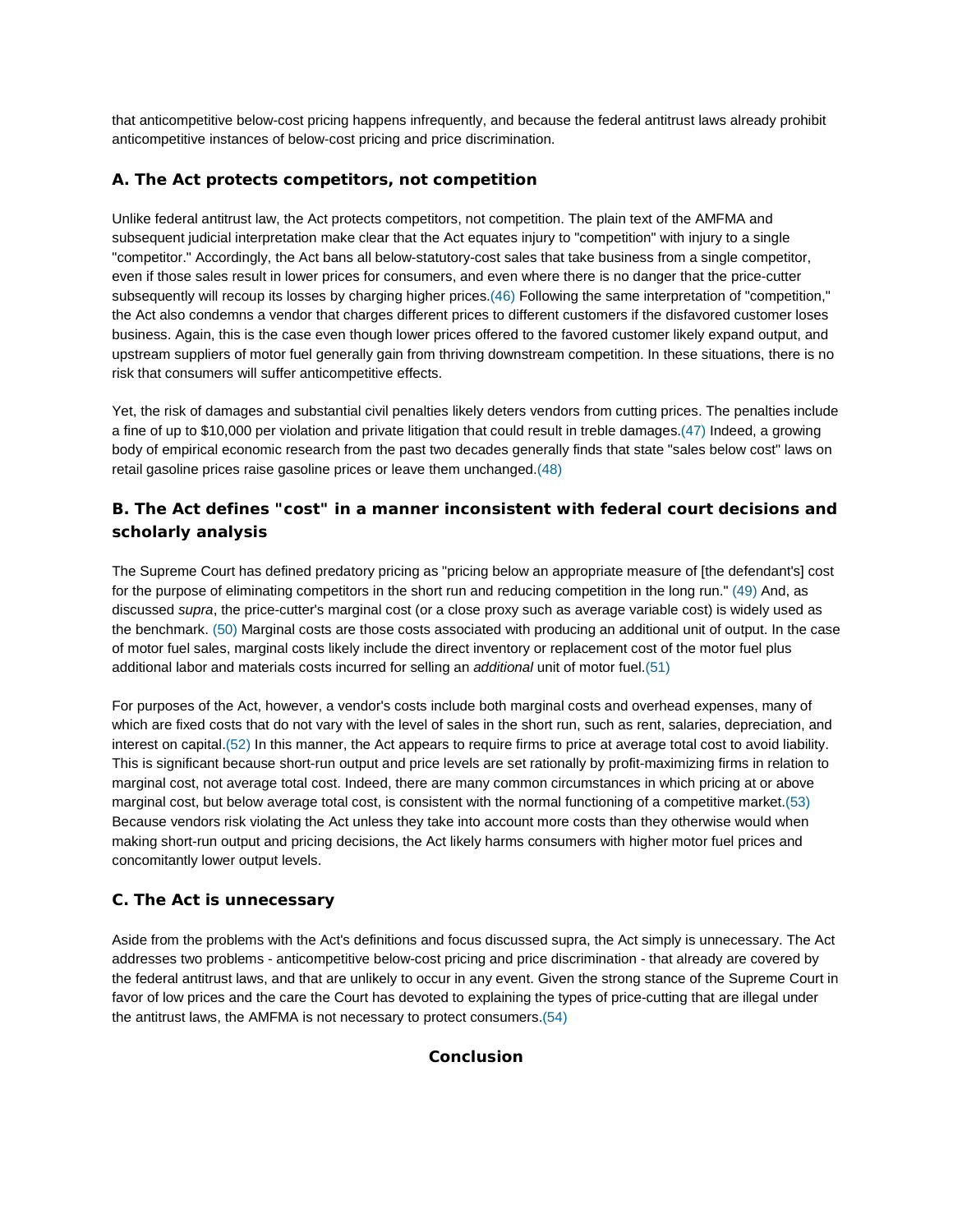For these reasons, the staffs of the FTC's Bureau of Competition, Bureau of Economics, and Office of Policy Planning believe that the Alabama Motor Fuels Marketing Act harms competition. The Act addresses a problem that is unlikely to occur. To the extent that anticompetitive below-cost pricing and price discrimination are dangers in the retail gasoline market, federal antitrust laws are sufficient to address the problem. Moreover, we believe that the Act most likely deters procompetitive price-cutting and causes some vendors to raise their prices, to the detriment of Alabama's consumers.

Respectfully submitted,

Susan A. Creighton, Director Bureau of Competition

Luke M. Froeb, Director Bureau of Economics

Todd J. Zywicki, Director Office of Policy Planning

### **Endnotes:**

1. Ala. Code § 8-22-1 et seq. (hereinafter "AMFMA" or "the Act"). This letter expresses the views of the FTC's Bureau of Competition, Bureau of Economics, and Office of Policy Planning. The letter does not necessarily represent the views of the Commission or of any individual Commissioner. The Commission has, however, voted to authorize us to submit these comments.

2. Federal Trade Commission Act, 15 U.S.C. § 45.

3. *See* Valero Energy Corp., Docket C-4031 (Feb. 19, 2002); Chevron Corp., Docket C-4023 ( Jan. 4, 2002); Exxon Corp., Docket C-3907 (Jan. 26, 2001); British Petroleum Co. p.l.c., 127 F.T.C. 515 (1999); Shell Oil Co., 125 F.T.C. 769 (1998). All of these orders are available at the FTC's website.

4. FTC, Final Report, Midwest Gasoline Price Investigation (Mar. 29, 2001), at http://www.ftc.gov/os/2001/03/mwgasrpt.htm.

5. *FTC Closes Western States Gasoline Investigation*, FTC Press Release (May 7, 2001), at http://www.ftc.gov/opa/2001/05/westerngas.htm.

6. *FTC to Hold Public Conference/Opportunity for Comment on U.S. Gasoline Industry*, FTC Press Release (July 12, 2001), at http://www.ftc.gov/opa/2001/07/gasconf.htm; *FTC to Hold Second Public Conference on the U.S. Oil and Gasoline Industry in May 2002*, FTC Press Release (Dec. 21, 2001), at http://www.ftc.gov/opa/2001/12/gasconf.htm.

7. FTC Staff comments, *Study of Unique Gasoline Fuel Blends, Effects on Fuel Supply and Distribution and Potential Improvements*, EPA 420-P-01-004, Public Docket No. A-2001-20 (Jan. 30, 2002), at http://www.ftc.gov/be/v020004.pdf.

8. *See* Letter from Susan Creighton, Director, FTC Bureau of Competition, et al. to Wisconsin State Rep. Shirley Krug (Oct. 15, 2003), at http://www.ftc.gov/be/v030015.htm. Letter from Joseph J. Simons, Director, FTC Bureau of Competition, et al., to Eliot Spitzer, Attorney General of New York (July 24, 2003), at http://www.ftc.gov/be/nymfmpa.pdf; Letter from Joseph J. Simons, Director, FTC Bureau of Competition, et al., to Roy Cooper, Attorney General of North Carolina (May 19, 2003), at http://www.ftc.gov/os/2003/05/ncclattorneygeneralcooper.pdf; *Competition and the Effects of Price Controls in* 

*Hawaii's Gasoline Market: Before the State of Hawaii, J. Hearing House Comm. On Energy and Environmental*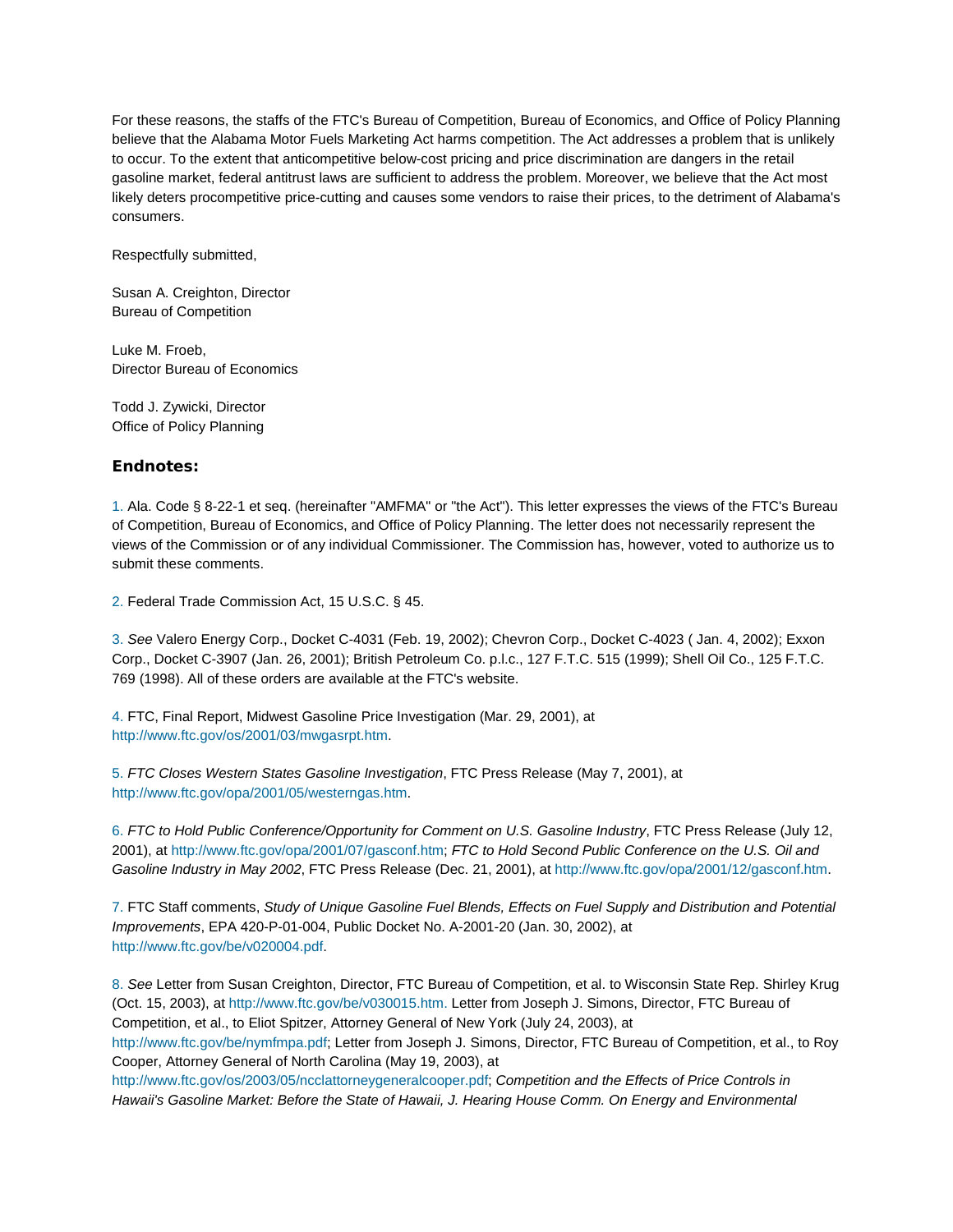*Protection et al*., (Jan. 28, 2003) (testimony of Jerry Ellig, Deputy Director, FTC Office of Policy Planning) at http://www.ftc.gov/be/v030005.htm; Letter from Joseph J. Simons, Director, FTC Bureau of Competition, et al., to Gov. George E. Pataki of New York (Aug. 8, 2002) at http://www.ftc.gov/be/v020019.pdf; Letter from Joseph J. Simons, Director, FTC Bureau of Competition, and R. Ted Cruz to Hon. Robert F. McDonnell, Commonwealth of Virginia House of Delegates (Feb. 15, 2002) at http://www.ftc.gov/be/V020011.htm. *See also* Letter from Ronald B. Rowe, Director for Litigation, FTC Bureau of Competition, to Hon. David Knowles, California State Assembly (May 5, 1992); Prepared Statement of Claude C. Wild III, Director, FTC Denver Regional Office, before the State, Veterans, and Military Affairs Committee of the Colorado State Senate (Apr. 22, 1992); Letter from Claude C. Wild III, Director, FTC Denver Regional Office, to Hon. Bill Morris, Kansas State Senate (Feb. 26, 1992); Letter from Claude C. Wild III, Director, FTC Denver Regional Office, to David Buhler, Executive Director, Utah Department of Commerce (Jan. 29, 1992); Letter from Thomas B. Carter, Director, FTC Dallas Regional Office, to Hon. W.D. Moore, Jr., Arkansas State Senate (Mar. 22, 1991); Letter from Jeffrey I. Zuckerman, Director, FTC Bureau of Competition, to Hon. Jennings G. McAbee, Chairman, Other Taxes and Revenues Subcomm., Ways and Means Comm., South Carolina House of Representatives (May 12, 1989). All of these letters are on file at the FTC.

9. Ala. Code § 8-22-6 (emphasis added). Similarly, § 8-22-7 makes it a violation of the Act for a person to "sell or transfer motor fuel to itself or an affiliate for resale at another marketing level of distribution at a transfer price that is below cost or lower than the price it charges a person who purchases for resale on the same day and at the same distribution level, within the same market area, where the effect is to injure competition." The Act defines "person" as "[a]ny person, firm, association, organization, partnership, business trust, joint stock company, company, corporation, or legal entity." § 8-22-4(1). Further, it appears that the Act is directed at sales made by refiners, wholesalers, and retailers. *See* §§ 8-22-2(2), 8-22-3. To make out a *prima facie* case, the Act does not require a plaintiff to show the defendant acted with intent. However, a defendant can raise lack of intent as an affirmative defense. Lack of intent can be shown by satisfying one of the enumerated exceptions in §§ 8-22-12, 8-22-13, or "generally . . . if the facts do not specifically fit one of the stated exceptions - for example, an honest mistake in calculations." Galanos v. Mapco Petroleum, Inc., 519 So. 2d 1275, 1286-87 (Ala. 1987). *See also* McGuire Oil Co. v. Mapco, Inc., 612 So. 2d 417, 422-23 (Ala. 1992); Campbell & Sons Oil Co. v. Thrasher Oil Co., Civ. Act. No. CV-99-S-3176-NE, 2001 U.S. Dist. LEXIS 25127, at \*19 (N.D. Ala. May 7, 2000).

10. Ala. Code § 8-22-4(15) (cost to wholesaler); Ala. Code § 8-22-4(16) (cost to retailer).

11. *Id*. at § 8-22-4(14).

12. *Id*. at § 8-22-4(17).

13. *Id*. at § 8-22-4(13).

14. *Id*. at § 8-22-3 (emphasis added).

16. *McGuire Oil*., 612 So. 2d at 422. See also Star Service & Petroleum Co. v. Alabama, 518 So. 2d 126, 129 (Ala. Civ. App. 1986) (affirming the trial court's finding that the defendant's below-cost pricing had injured competition when competitors testified that they were "actually losing money" and that defendant's pricing "definitely injured my business"); Home Oil Co. Inc. v. Sam's East, Inc., 252 F. Supp. 2d 1302, 1308-11 (M.D. Ala. 2003) (interpreting Alabama law and holding that a genuine issue of material fact exists as to whether defendant's actions injured competition under the AMFMA when plaintiff adduced evidence that its sales volumes were lower every month for the 12-month period after defendant opened than they were for the corresponding month during the 12-month period prior to defendant's opening).

17. *See* Ala. Code §§ 8-22-8(b), 8-22-12, 8-22-13.

<sup>15.</sup> *Galanos*, 519 So. 2d at 1286.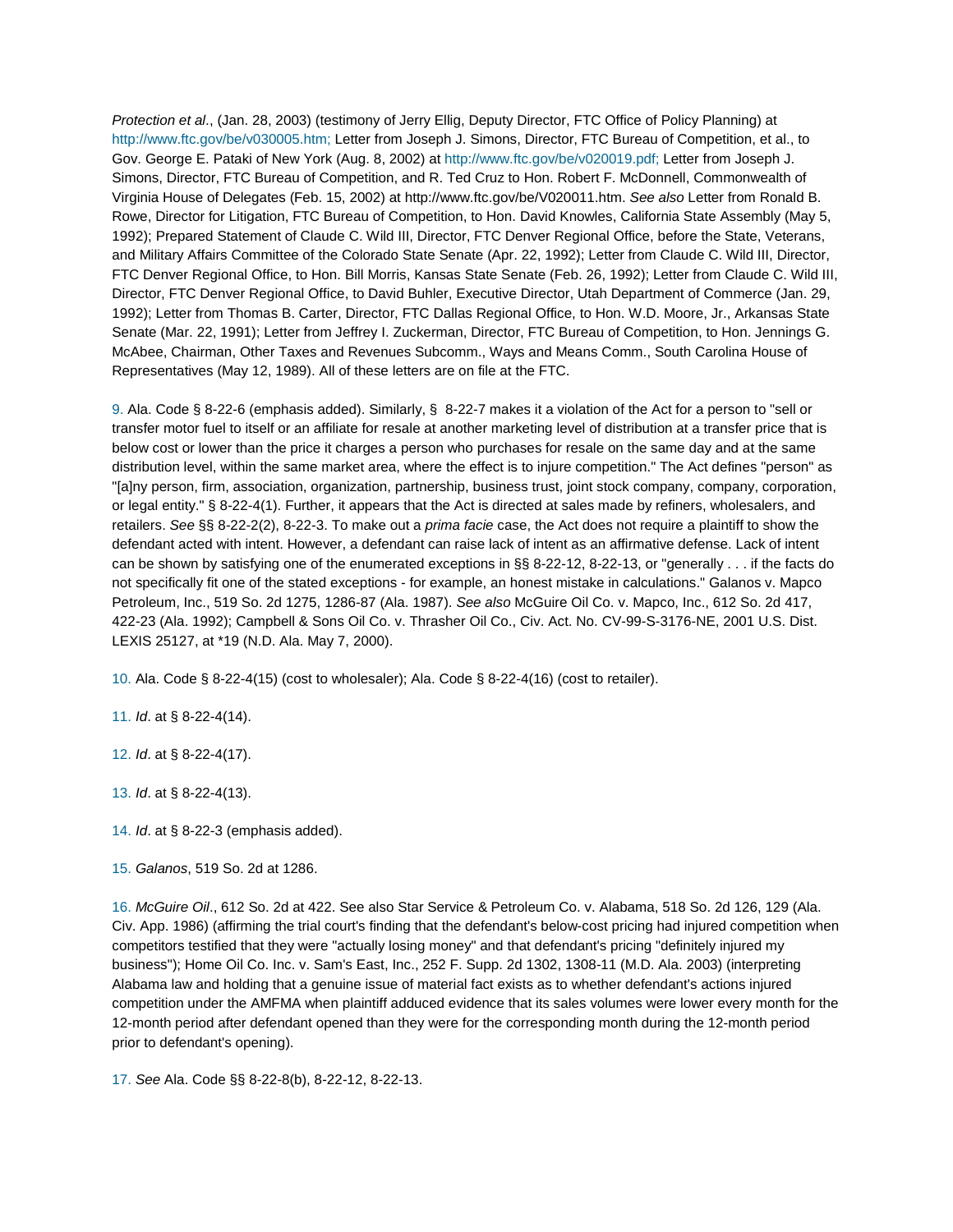18. Ala. Code § 8-22-8(a).

19. Predatory pricing claims generally are brought as violations of either Sherman Act § 2 (15 U.S.C. § 2) or as "primary-line" violations of the Robinson-Patman Act (15 U.S.C. § 13(a)). Price discrimination is challenged under the Robinson-Patman Act (15 U.S.C. § 13(a)).

20. One notable example is *United States v. Microsoft Corp*., 253 F.3d 34 (D.C. Cir.), cert. denied, 534 U.S. 952 (2001).

21. See McCormick & Co., Docket No. C-3939 (May 2, 2000) (consent order), available at <http://www.ftc.gov/os/2000/05/mccormick.do.htm>.

22. 15 U.S.C. § 15.

23. Brunswick Corp. v. Pueblo Bowl-O-Mat, Inc., 429 U.S. 477, 488 (1977) (quoting Brown Shoe Co. v. United States, 370 U.S. 294, 320 (1962)).

24. Brooke Group Ltd. v. Brown & Williamson Tobacco Corp., 509 U.S. 209, 224 (1993). *See also* Atlantic Richfield Co. v. USA Petroleum Co., 495 U.S. 328 (1990); Matsushita Elec. Indus. Co. v. Zenith Radio Corp., 475 U.S. 574 (1986). After *Brooke Group*, it is clear that a plaintiff must show injury to competition in a primary-line case under the Robinson-Patman Act. *See Brooke Group*, 509 U.S. at 222-23. Although not a universally adopted position, several courts have held that a plaintiff in a Robinson-Patman Act price discrimination case must show harm to competition, not merely harm to a competitor. *See* Boise Cascade Corp. v. FTC, 837 F.2d 1127, 1144-48 (D.C. Cir. 1988); Richard Short Oil Co. v. Texaco, Inc., 799 F.2d 415, 420 (8th Cir. 1986) ("The Act refers not to the effect upon competitors, but to the effect upon competition in general. . . . [A]nalysis of the injury to competition focuses on whether there has been a substantial impairment to the vigor or health of the contest for business, regardless of which competitor wins or loses."); Motive Parts Warehouse v. Facet Enters., 774 F.2d 380, 395 (10th Cir. 1985) ("[T]he naked demonstration of injury to a specific competitor without more is not sufficient to show that price discrimination may substantially lessen competition; the test must always focus on injury to competition.") (internal citations and quotations omitted); Bob Nicholson Appliance, Inc. v. Maytag Co., 883 F. Supp. 321, 326 (S.D. Ind. 1994) (extending the reasoning of *Brooke Group* to secondary-line actions and "requir[ing] actual injury to competition"). *See also* Great Atl. & Pacific Tea Co., Inc. v. FTC, 440 U.S. 69, 80 n.13 (1979) (Robinson-Patman Act "should be construed consistently with broader policies of the antitrust laws"); H. Hovenkamp, Antitrust Law ¶ 2342d (1999) ("*Brooke Group's* strictures clearly apply to both [primary and secondary-line Robinson Patman Act actions]. . . ."). *But see* George Haug Co. v. Rolls Royce Motor Cars, 148 F.3d 136, 143 (2d Cir. 1998) (no need to show harm to competition for purposes of secondary-line price discrimination under Robinson-Patman Act); Chroma Lighting v. GTE Products Corp., 111 F.3d 653, 655 (9th Cir. 1997) (same); J.F. Feeser v. Serv-A-Portion, 909 F.2d 1524, 1533 (3d Cir. 1990) (same); Alan's of Atlanta, Inc. v. Minolta Corp., 903 F.2d 1414, 1418 n.6 (11th Cir. 1990) (same).

25. *Cf. Brooke Group*, 509 U.S. at 224 ("That below-cost pricing may impose painful losses on its target is of no moment to the antitrust laws if competition is not injured: It is axiomatic that the antitrust laws were passed for the protection of *competition*, not *competitors*.") (internal quotations and citations omitted) (emphasis in original).

26. *Brooke Group*, 509 U.S. at 223 (internal quotations and citations omitted).

27. *Id*. (quoting *Atlantic Richfield*, 495 U.S. at 340).

28. Cargill, Inc. v. Monfort of Colorado, Inc., 479 U.S. 104, 117 (1986).

29. Marginal costs are those costs associated with producing an additional unit of output. *See* United States v. AMR Corp., 335 F.3d 1109, 1116 (10th Cir. 2003) (marginal cost and average variable cost are relevant in determining whether prices are predatory); Kelco Disposal, Inc. v. Browning-Ferris Indus., 845 F.2d 404, 407 (2d Cir. 1988), *aff'd*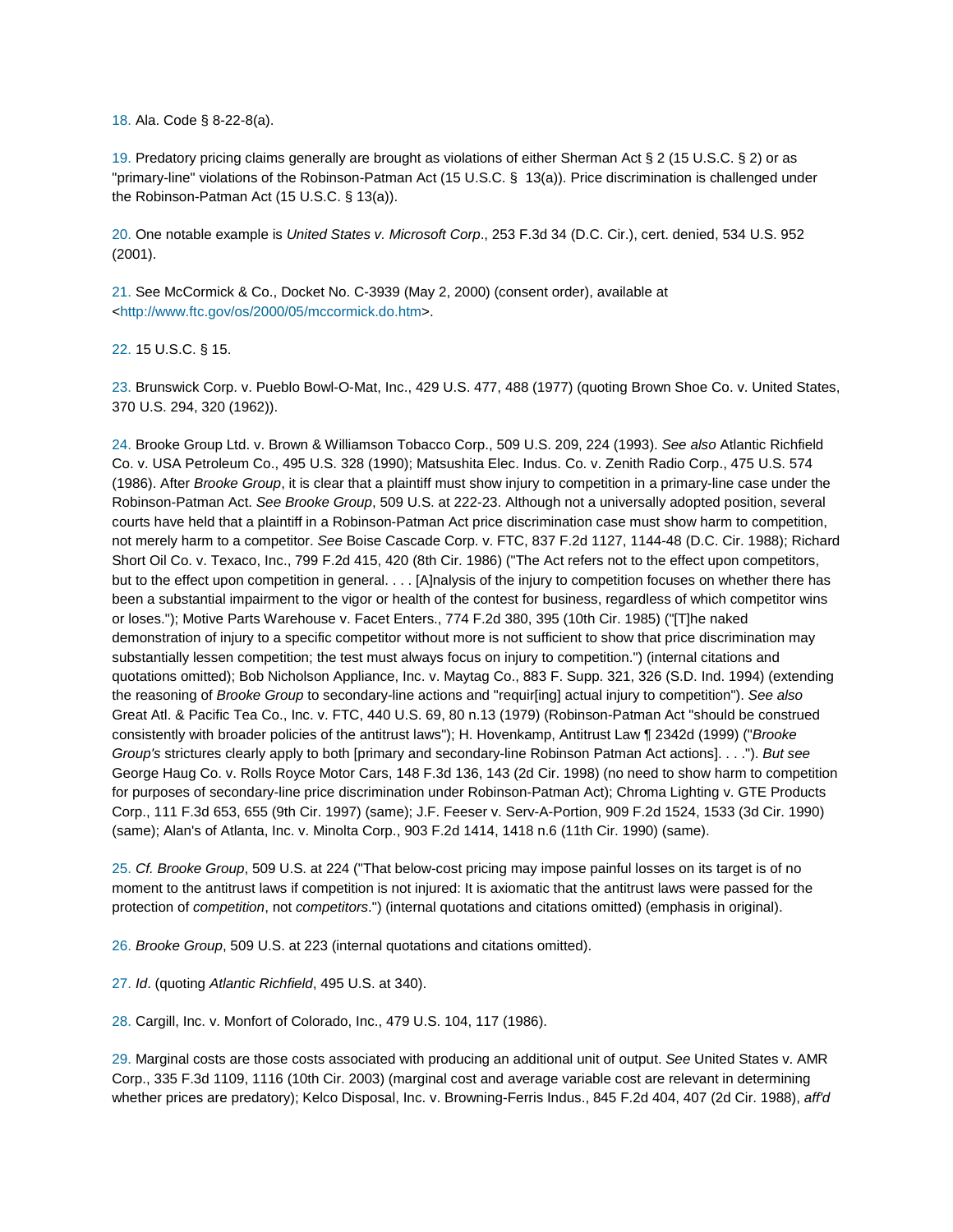*on other grounds*, 492 U.S. 257 (1989) (finding that "[p]rices that are below reasonably anticipated marginal cost, and its surrogate, reasonably anticipated average variable cost . . . are presumed predatory"); MCI Communications Corp. v. AT&T, 708 F.2d 1081, 1122-23 (7th Cir. 1983) (holding that no predatory intent can be presumed from prices at or above long-run incremental cost); Int'l Air Indus. v. American Excelsior Co., 517 F.2d 714, 724 (5th Cir. 1975) (holding that plaintiff must show that "either (1) a competitor is charging a price below his average variable cost ... or (2) the competitor is charging a price below its short-run, profit-maximizing price and barriers to entry are great enough to enable the discriminator to reap the benefits of predation before new entry is possible"); P. Areeda & H. Hovenkamp, Antitrust Law ¶ 724; P. Areeda & D. Turner, *Predatory Pricing and Related Practices Under Section 2 of the Sherman Act*, 88 Harv. L. Rev. 697 (1975). In *Brooke Group*, the parties both agreed that average variable cost should be the appropriate measure.

30. *Matsushita Elec.*, 475 U.S. at 589.

31. *Brooke Group*, 509 U.S. at 224.

32. *See Brooke Group*, 509 U.S. at 226 (citing entry barriers, market concentration, and capacity constraints as factors to guide the recoupment inquiry).

33. *Id*. at 224.

34. See D. Carlton & J. Perloff, Modern Industrial Organization 289-90 (3d ed. 2000). See also Luke Froeb, Price Discrimination and Competition: Implications for Antitrust, Speech Before the American Bar Association's Fall Forum, National Press Club, Washington, DC (Nov. 19, 2003), at <http://www.ftc.gov/speeches/other/031118froeb.pdf>; B. Klein & J. Wiley, *Competitive Price Discrimination as an Antitrust Justification for Intellectual Property Refusals to Deal*, 70 Antitrust L.J. 599, 613 n.29 (2003) (observed price discrimination by a firm does not indicate a unilateral ability to affect the market price; rather, price discrimination is common in competitive differentiated product markets).

35. As the leading antitrust treatise observes with regard to price discrimination:

[T]he manufacturer is best off when its distribution system as a whole distributes the largest possible output at the lowest possible markup . . . . [T]he manufacturer cannot profit by making its distribution system more costly or less competitive, or by restricting the volume of sales it is capable of making.

H. Hovenkamp, Antitrust Law at ¶ 2342b.

36. F. Easterbrook, *Predatory Strategies and Counterstrategies*, 48 U. Chi. L. Rev. 263, 313-14 (1981) (citations omitted).

37. Carlton & Perloff, *supra* note 34, at 342.

38. *See* J. Church & R. Ware, Industrial Organization: A Strategic Approach 659 (2000).

39. P. Areeda & H. Hovenkamp, Antitrust Law at ¶ 723a ("as the Supreme Court has observed, although competitors allege predation frequently, it is probably quite uncommon").

40. *Matsushita Elec*., 475 U.S. at 589.

41. *Id*. at 594.

42. USDOE, Deregulated Gasoline Marketing: Consequences for Competition, Competitors, and Consumers (Mar. 1984); Dr. James B. Delaney & Dr. Robert N. Fenili, U.S. Dep't of Energy, Final Report: The State of Competition in Gasoline Marketing (Jan. 1981).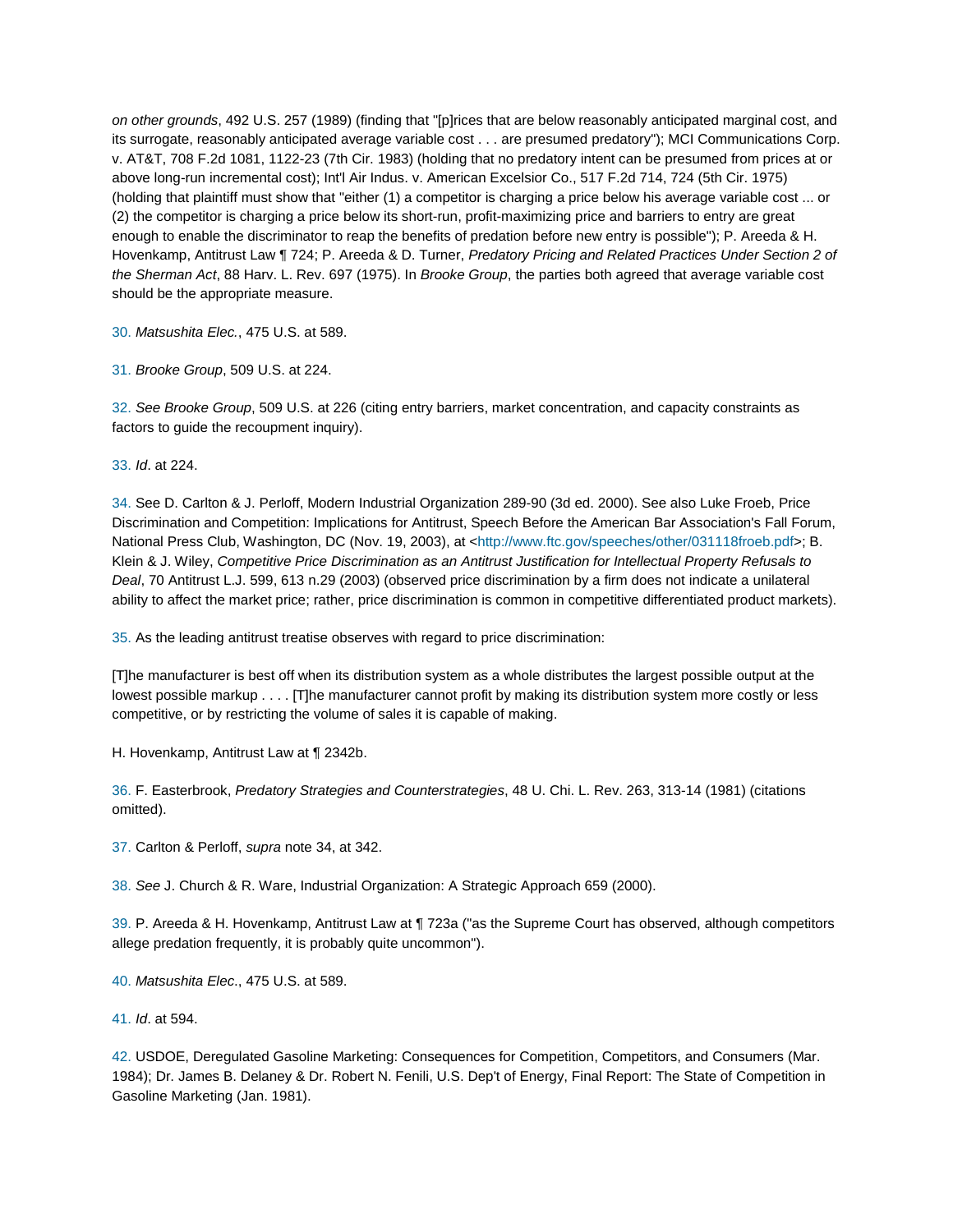43. Staff of Ariz. Joint Legislative Study Committee, Final Report on Petroleum Pricing and Marketing Practices and Producer Retail Divorcement, at 35 (Dec. 1988)

44. Wash. Attorney General, Final Report to the Washington State Legislature on the Investigation of Retail Gasoline Marketing, at 14 (Aug. 12, 1987).

45. Staff of Budget and Finance Comm., Commonwealth of Pa. Legislature , Factors Affecting Motor Fuel Prices and the Competitiveness of PA's Motor Fuels Market, A Report in Response to H.R. 451, at 35 (Oct. 2000).

46. *See* note 16, *supra*.

47. Ala. Code §§ 8-22-16, 8-22-17.

48. *See, e.g*., R. Anderson & R. Johnson, *Antitrust and Sales-Below-Cost Laws: The Case of Retail Gasoline*, 14 Rev. Ind. Org. 189, 203 (1999); R. Fenili & W. Lane, *Thou Shalt Not Cut Prices! Sales-Below-Cost Laws for Gas Stations*, 9 Regulation 31, 32 (Sept./Oct. 1985). One study, currently in draft form, finds that these laws increase gasoline prices initially and lower them (relative to pre-enactment levels) in subsequent years. The authors, however, do not fully report the statistical significance of the price changes in subsequent years. See M. Skidmore, J. Peltier, and J. Alm, "Do Motor Fuel Sales-Below-Cost Laws Lower Prices?," unpublished manuscript, University of Wisconsin-Whitewater. Many of the studies suffer from methodological problems that make it unclear whether they are measuring the impact of sales below cost laws or something else. The most carefully-controlled study, conducted by a senior economist in the FTC's Bureau of Economics, found that the laws had no effect on retail prices. M. Vita, *Regulatory Restrictions on Vertical Integration and Control: The Competitive Impact of Gasoline Divorcement Policies*, 18 J. Reg. Econ. 217 (2000). One possible explanation for these varied findings is that such laws are often difficult to enforce or are enforced unevenly. Therefore, the mere existence of such a law may have only a limited effect on retail gasoline prices. Vigorous and sustained enforcement, however, could significantly chill competition and increase retail gasoline prices.

49. *Cargill*, 479 U.S. at 117.

50. *See* note 29, *supra*.

51. *See, e.g.*, Carlton & Perloff, *supra* note 34, at 28. In the context of motor fuel sales, the appropriate unit with which to define the margin may vary depending on the circumstances.

52. As the Tenth Circuit noted:

Costs can generally be divided into those that are "fixed" and do not vary with the level of output (management expenses, interest on bonded debt, property taxes, depreciation, and other irreducible overhead) and those that are "variable" and do vary with the level of output (materials, fuel, labor used to produce the product). Marginal cost, the cost that results from producing an additional increment of output, is primarily a function of variable costs because fixed costs, as the name would imply, are largely unaffected by changes in output.

*United States v. AMR Corp.*, 335 F.3d 1109, 1115 (10th Cir. 2003). *See also Anderson & Johnson*, *supra* note 48, at 192.

53. For example, fluctuations in supply and demand can lead to optimal short-run prices that are greater than or equal to marginal cost, but below average total cost. Further, a new firm may want to lower the price of its product below average total cost as a means to attract customers who are unsure of the quality of the new firm's product, or to expand sales and thereby move down its learning curve more quickly. *See* Carlton & Perloff, *supra* note 34, at 341- 42.